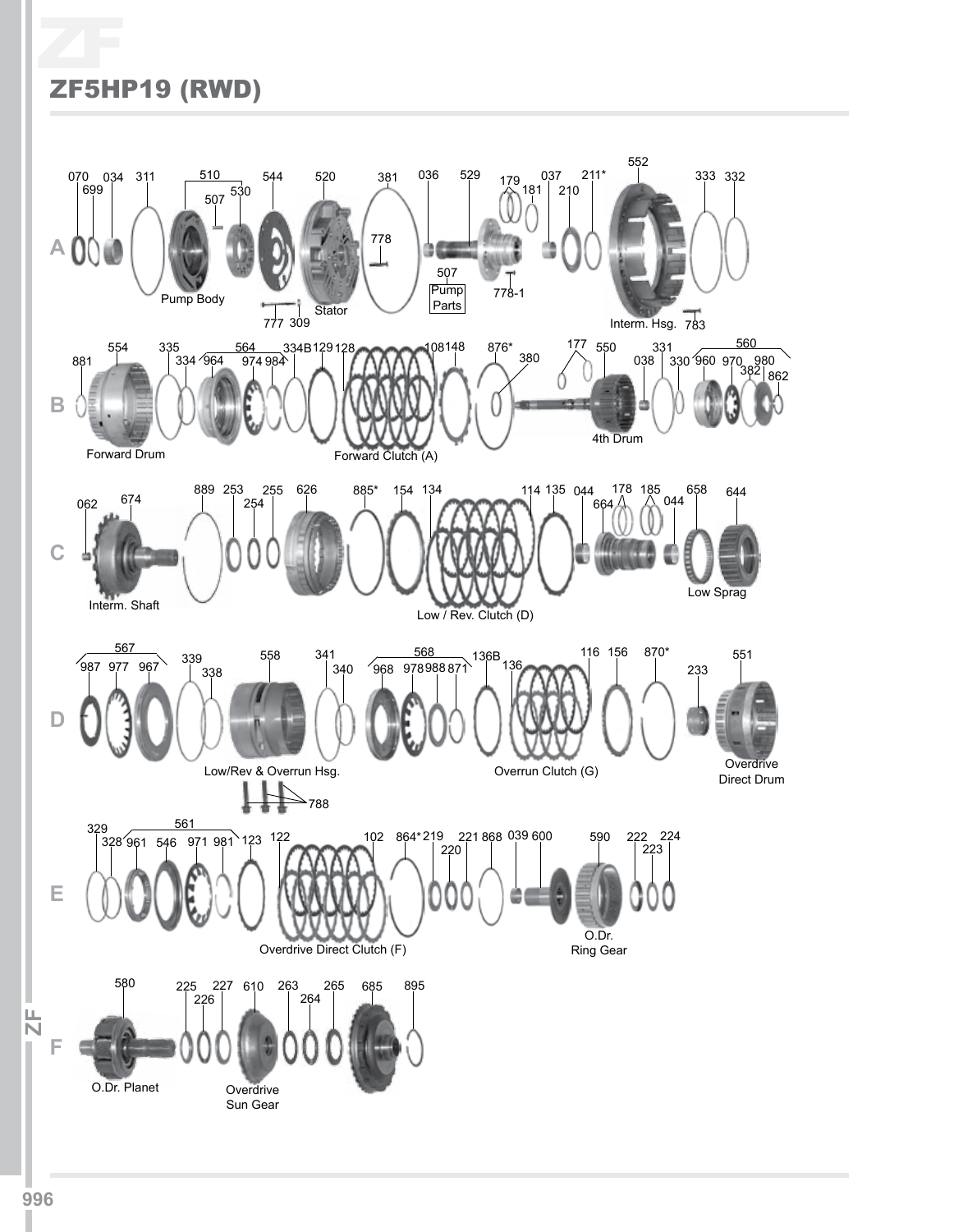# ZF ZF5HP19 (RWD)

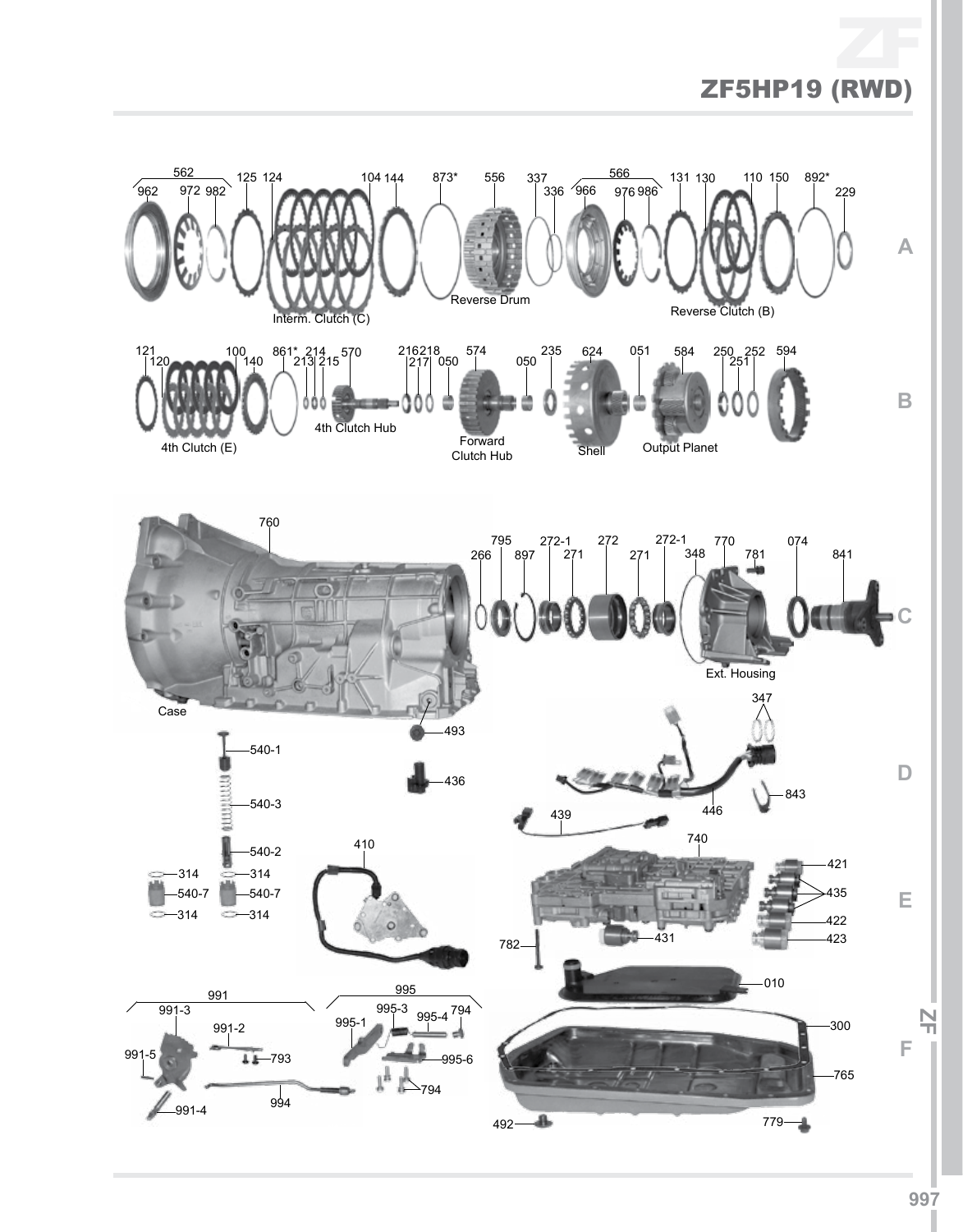### ZF5HP19, ZF5HP19FL/FLA

|            | ZF5HP19, ZF5HP19FL/FLA      |                                                                                                   |      |
|------------|-----------------------------|---------------------------------------------------------------------------------------------------|------|
| ILL# Part# |                             | QTY <b>Q</b>                                                                                      | REF# |
|            | <b>OVERHAUL KITS</b>        |                                                                                                   |      |
|            |                             |                                                                                                   |      |
|            |                             |                                                                                                   |      |
|            | <b>MASTER L/STEEL KITS</b>  |                                                                                                   |      |
|            |                             |                                                                                                   |      |
|            |                             |                                                                                                   |      |
|            | <b>MASTER W/STEELS KITS</b> |                                                                                                   |      |
|            |                             |                                                                                                   |      |
|            |                             |                                                                                                   |      |
|            |                             |                                                                                                   |      |
|            |                             |                                                                                                   |      |
|            |                             |                                                                                                   |      |
|            |                             |                                                                                                   |      |
|            |                             |                                                                                                   |      |
|            |                             |                                                                                                   |      |
|            |                             |                                                                                                   |      |
|            |                             |                                                                                                   |      |
|            |                             |                                                                                                   |      |
|            |                             |                                                                                                   |      |
|            |                             |                                                                                                   |      |
|            |                             |                                                                                                   |      |
|            |                             |                                                                                                   |      |
|            |                             |                                                                                                   |      |
|            |                             |                                                                                                   |      |
|            |                             |                                                                                                   |      |
|            |                             |                                                                                                   |      |
|            |                             |                                                                                                   |      |
|            |                             |                                                                                                   |      |
|            |                             |                                                                                                   |      |
|            |                             |                                                                                                   |      |
|            |                             |                                                                                                   |      |
|            |                             |                                                                                                   |      |
|            |                             |                                                                                                   |      |
|            |                             |                                                                                                   |      |
|            |                             |                                                                                                   |      |
|            |                             |                                                                                                   |      |
|            |                             |                                                                                                   |      |
|            |                             |                                                                                                   |      |
|            |                             |                                                                                                   |      |
|            |                             |                                                                                                   |      |
|            |                             |                                                                                                   |      |
|            |                             |                                                                                                   |      |
|            |                             |                                                                                                   |      |
|            |                             |                                                                                                   |      |
|            |                             |                                                                                                   |      |
|            |                             |                                                                                                   |      |
|            |                             |                                                                                                   |      |
|            |                             |                                                                                                   |      |
|            |                             |                                                                                                   |      |
|            |                             |                                                                                                   |      |
|            |                             |                                                                                                   |      |
|            | 85010K<br><b>062</b>        | <b>FILTERS</b><br><b>BUSHINGS</b><br><b>METAL CLAD SEALS</b><br><b>FRICTIONS</b><br><b>STEELS</b> |      |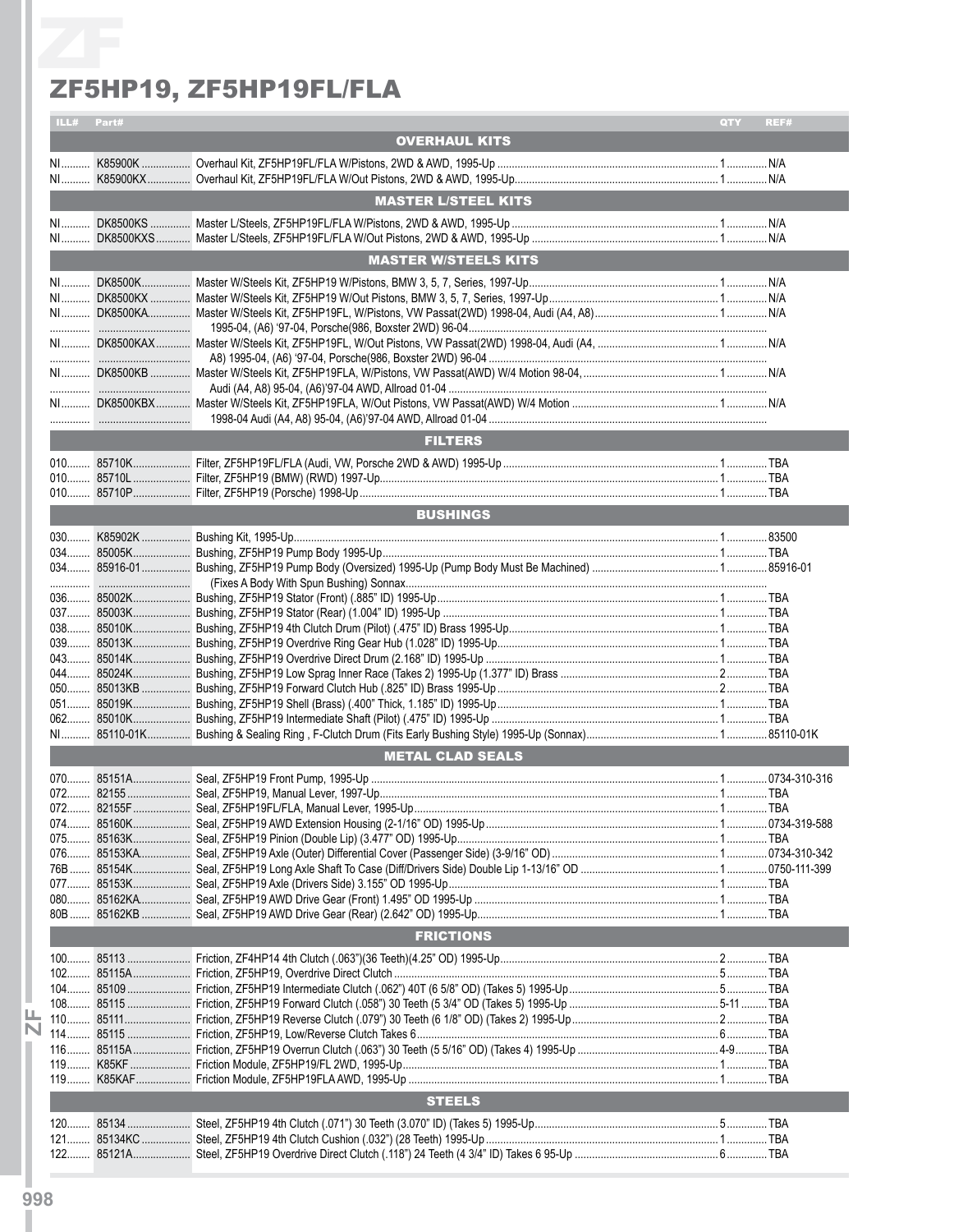# ZF ZF5HP19, ZF5HP19FL/FLA

| ILL# Part# |                               | QTY | REF# |
|------------|-------------------------------|-----|------|
|            |                               |     |      |
|            |                               |     |      |
|            |                               |     |      |
|            |                               |     |      |
|            |                               |     |      |
|            |                               |     |      |
|            |                               |     |      |
|            |                               |     |      |
|            |                               |     |      |
|            |                               |     |      |
|            |                               |     |      |
|            |                               |     |      |
|            |                               |     |      |
|            |                               |     |      |
|            |                               |     |      |
|            |                               |     |      |
|            | <b>PRESSURE PLATES</b>        |     |      |
|            |                               |     |      |
|            |                               |     |      |
|            |                               |     |      |
|            |                               |     |      |
|            |                               |     |      |
|            |                               |     |      |
|            | <b>VALVE BODY KITS</b>        |     |      |
|            |                               |     |      |
|            |                               |     |      |
|            | <b>SEALING RINGS</b>          |     |      |
|            |                               |     |      |
|            |                               |     |      |
|            |                               |     |      |
|            |                               |     |      |
|            |                               |     |      |
|            |                               |     |      |
|            |                               |     |      |
|            | <b>WASHERS &amp; BEARINGS</b> |     |      |
|            |                               |     |      |
|            |                               |     |      |
|            |                               |     |      |
|            |                               |     |      |
|            |                               |     |      |
|            |                               |     |      |
|            |                               |     |      |
|            |                               |     |      |
|            |                               |     |      |
|            |                               |     |      |
|            |                               |     |      |
|            |                               |     |      |
|            |                               |     |      |
|            |                               |     |      |
|            |                               |     |      |
|            |                               |     |      |
|            |                               |     |      |
|            |                               |     |      |
|            |                               |     |      |
|            |                               |     |      |
|            |                               |     |      |
|            |                               |     |      |
|            |                               |     |      |
|            |                               |     |      |
|            |                               |     |      |
|            |                               |     |      |

**IZFI**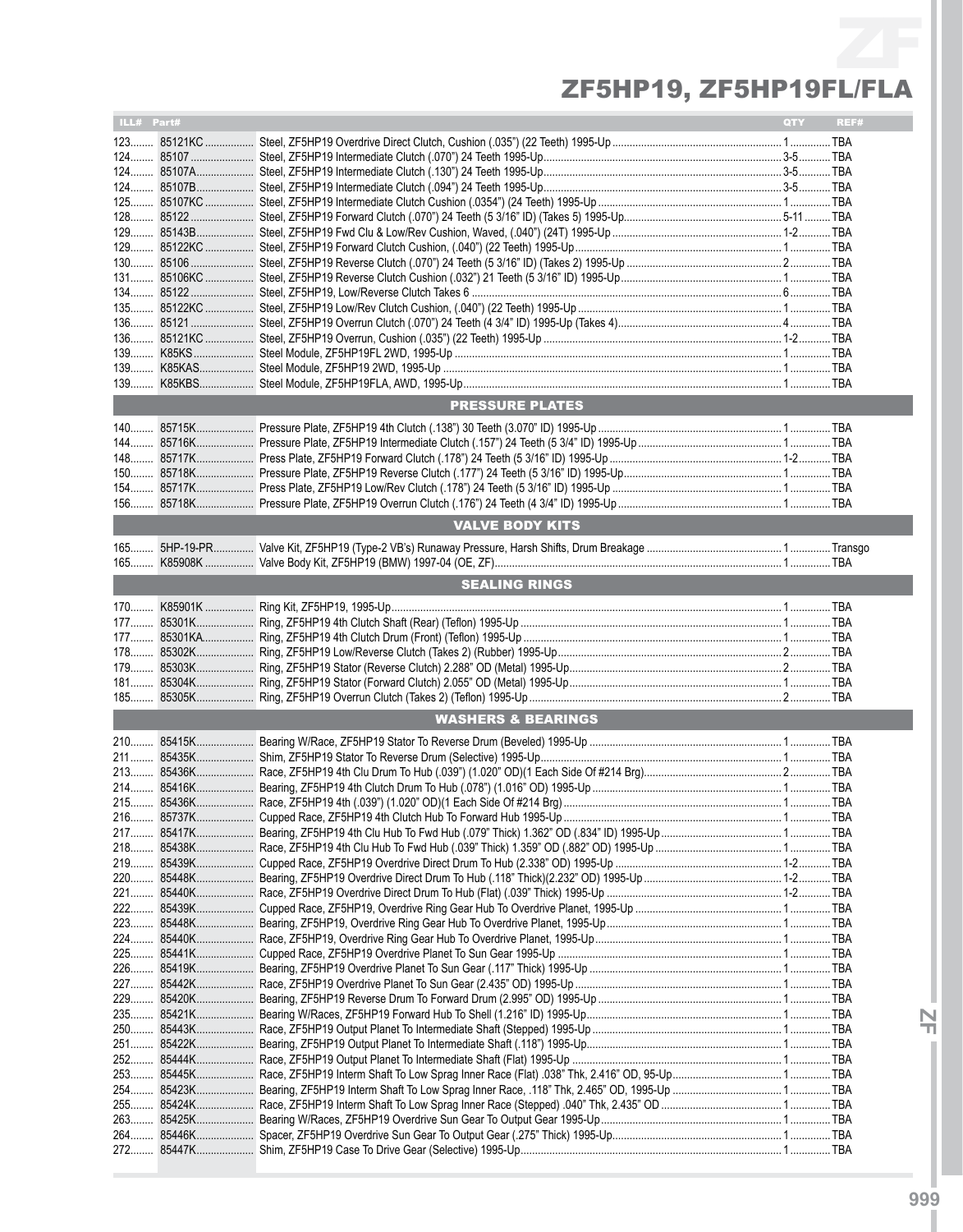### ZF5HP19, ZF5HP19FL/FLA

|            | ZF5HP19, ZF5HP19FL/FLA                 |            |      |
|------------|----------------------------------------|------------|------|
| ILL# Part# |                                        | <b>OTY</b> | REF# |
|            |                                        |            |      |
|            |                                        |            |      |
|            |                                        |            |      |
|            |                                        |            |      |
|            |                                        |            |      |
|            |                                        |            |      |
|            |                                        |            |      |
|            |                                        |            |      |
|            |                                        |            |      |
|            |                                        |            |      |
|            |                                        |            |      |
|            |                                        |            |      |
|            |                                        |            |      |
|            |                                        |            |      |
|            |                                        |            |      |
|            |                                        |            |      |
|            |                                        |            |      |
|            |                                        |            |      |
|            |                                        |            |      |
|            |                                        |            |      |
|            |                                        |            |      |
|            |                                        |            |      |
|            |                                        |            |      |
|            | <b>GASKETS &amp; RUBBER COMPONENTS</b> |            |      |
|            |                                        |            |      |
|            |                                        |            |      |
|            |                                        |            |      |
|            |                                        |            |      |
|            |                                        |            |      |
|            | <b>TECHNICAL MANUALS</b>               |            |      |
|            |                                        |            |      |
|            | ELECTRICAL COMPONENTS                  |            |      |
|            |                                        |            |      |
|            |                                        |            |      |
|            |                                        |            |      |
|            |                                        |            |      |
|            |                                        |            |      |
|            |                                        |            |      |
|            |                                        |            |      |
|            |                                        |            |      |
|            |                                        |            |      |
|            |                                        |            |      |
|            |                                        |            |      |
|            |                                        |            |      |
|            |                                        |            |      |
|            |                                        |            |      |
|            |                                        |            |      |
|            | <b>PUMPS &amp; PUMP COMPONENTS</b>     |            |      |
|            |                                        |            |      |
|            |                                        |            |      |
|            |                                        |            |      |
|            |                                        |            |      |
|            |                                        |            |      |
|            |                                        |            |      |
|            |                                        |            |      |
|            |                                        |            |      |
|            |                                        |            |      |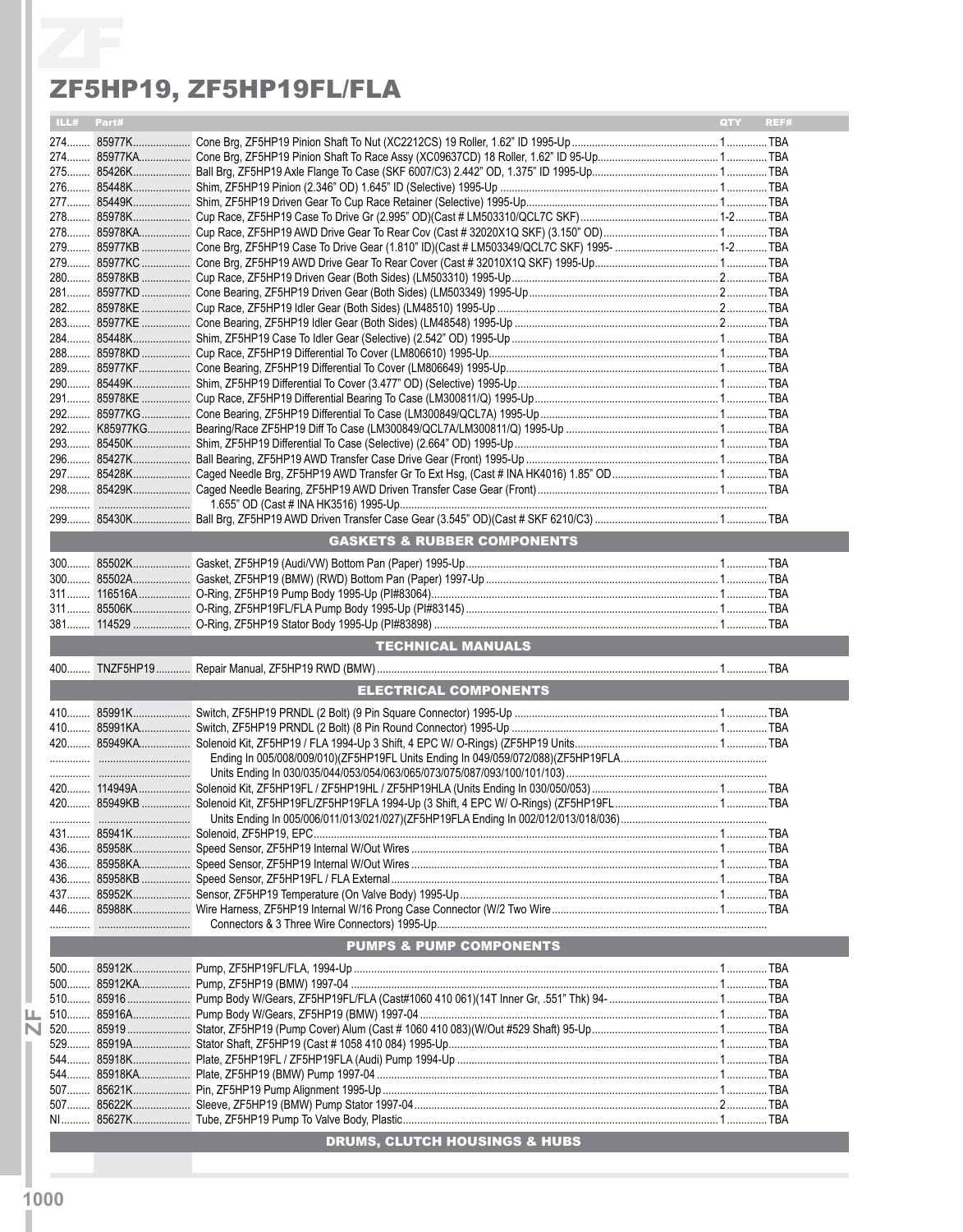# ZF ZF5HP19, ZF5HP19FL/FLA

| 556 85938<br><b>PLANETS &amp; SHELLS</b><br><b>SPRAGS &amp; ONE WAY CLUTCHES</b><br><b>SHAFTS &amp; DIFFERENTIALS</b><br>695<br>708<br><b>VALVE BODIES (DACCO VB#)</b> | ILL# Part# |  | QTY | REF# |
|------------------------------------------------------------------------------------------------------------------------------------------------------------------------|------------|--|-----|------|
|                                                                                                                                                                        |            |  |     |      |
|                                                                                                                                                                        |            |  |     |      |
|                                                                                                                                                                        |            |  |     |      |
|                                                                                                                                                                        |            |  |     |      |
|                                                                                                                                                                        |            |  |     |      |
|                                                                                                                                                                        |            |  |     |      |
|                                                                                                                                                                        |            |  |     |      |
|                                                                                                                                                                        |            |  |     |      |
|                                                                                                                                                                        |            |  |     |      |
|                                                                                                                                                                        |            |  |     |      |
|                                                                                                                                                                        |            |  |     |      |
|                                                                                                                                                                        |            |  |     |      |
|                                                                                                                                                                        |            |  |     |      |
|                                                                                                                                                                        |            |  |     |      |
|                                                                                                                                                                        |            |  |     |      |
|                                                                                                                                                                        |            |  |     |      |
|                                                                                                                                                                        |            |  |     |      |
|                                                                                                                                                                        |            |  |     |      |
|                                                                                                                                                                        |            |  |     |      |
|                                                                                                                                                                        |            |  |     |      |
|                                                                                                                                                                        |            |  |     |      |
|                                                                                                                                                                        |            |  |     |      |
|                                                                                                                                                                        |            |  |     |      |
|                                                                                                                                                                        |            |  |     |      |
|                                                                                                                                                                        |            |  |     |      |
|                                                                                                                                                                        |            |  |     |      |
|                                                                                                                                                                        |            |  |     |      |
|                                                                                                                                                                        |            |  |     |      |
|                                                                                                                                                                        |            |  |     |      |
|                                                                                                                                                                        |            |  |     |      |
|                                                                                                                                                                        |            |  |     |      |
|                                                                                                                                                                        |            |  |     |      |
|                                                                                                                                                                        |            |  |     |      |
|                                                                                                                                                                        |            |  |     |      |
|                                                                                                                                                                        |            |  |     |      |
|                                                                                                                                                                        |            |  |     |      |
|                                                                                                                                                                        |            |  |     |      |
|                                                                                                                                                                        |            |  |     |      |
|                                                                                                                                                                        |            |  |     |      |
|                                                                                                                                                                        |            |  |     |      |
|                                                                                                                                                                        |            |  |     |      |
|                                                                                                                                                                        |            |  |     |      |
|                                                                                                                                                                        |            |  |     |      |
|                                                                                                                                                                        |            |  |     |      |
|                                                                                                                                                                        |            |  |     |      |
|                                                                                                                                                                        |            |  |     |      |
|                                                                                                                                                                        |            |  |     |      |
|                                                                                                                                                                        |            |  |     |      |
|                                                                                                                                                                        |            |  |     |      |
|                                                                                                                                                                        |            |  |     |      |
|                                                                                                                                                                        |            |  |     |      |
|                                                                                                                                                                        |            |  |     |      |
|                                                                                                                                                                        |            |  |     |      |
|                                                                                                                                                                        |            |  |     |      |
|                                                                                                                                                                        |            |  |     |      |
|                                                                                                                                                                        |            |  |     |      |
|                                                                                                                                                                        |            |  |     |      |
|                                                                                                                                                                        |            |  |     |      |
|                                                                                                                                                                        |            |  |     |      |
|                                                                                                                                                                        |            |  |     |      |
|                                                                                                                                                                        |            |  |     |      |
|                                                                                                                                                                        |            |  |     |      |

**IZFI**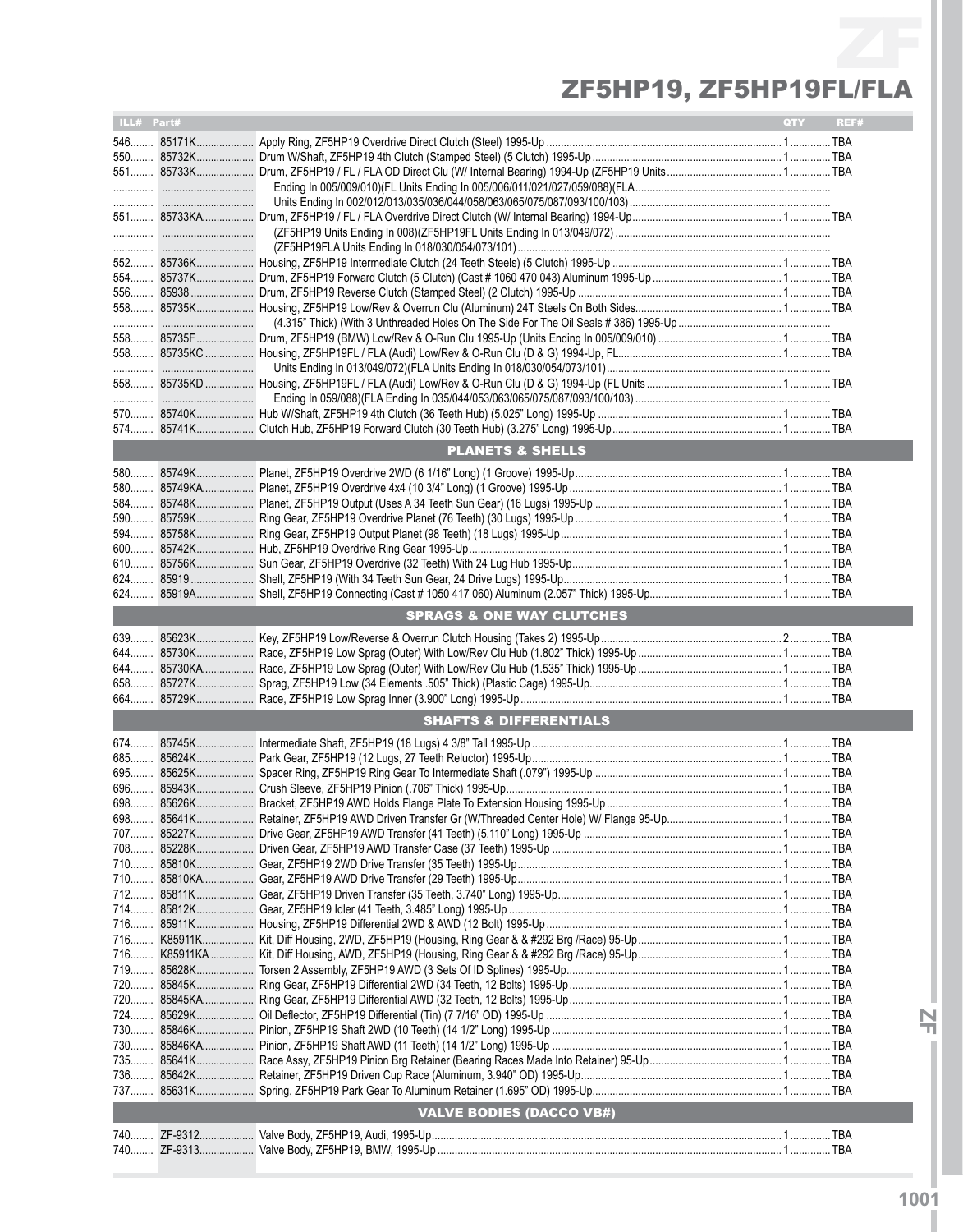#### ZF5HP19, ZF5HP19FL/FLA

|            | ZF5HP19, ZF5HP19FL/FLA            |     |      |
|------------|-----------------------------------|-----|------|
| ILL# Part# |                                   | QTY | REF# |
|            |                                   |     |      |
|            |                                   |     |      |
|            | <b>VALVE BODIES</b>               |     |      |
|            |                                   |     |      |
|            |                                   |     |      |
|            | <b>VALVE BODY COMPONENTS</b>      |     |      |
|            |                                   |     |      |
|            |                                   |     |      |
|            |                                   |     |      |
|            |                                   |     |      |
|            |                                   |     |      |
|            |                                   |     |      |
|            |                                   |     |      |
|            |                                   |     |      |
|            | <b>CASES, HOUSINGS &amp; PANS</b> |     |      |
|            |                                   |     |      |
|            |                                   |     |      |
|            |                                   |     |      |
|            |                                   |     |      |
|            |                                   |     |      |
|            |                                   |     |      |
|            |                                   |     |      |
|            |                                   |     |      |
|            |                                   |     |      |
|            |                                   |     |      |
|            |                                   |     |      |
|            |                                   |     |      |
|            |                                   |     |      |
|            |                                   |     |      |
|            |                                   |     |      |
|            | PISTONS, SPRINGS & MISCELLANEOUS  |     |      |
|            |                                   |     |      |
|            |                                   |     |      |
|            |                                   |     |      |
|            |                                   |     |      |
|            |                                   |     |      |
|            |                                   |     |      |
|            |                                   |     |      |
|            |                                   |     |      |
|            |                                   |     |      |
|            |                                   |     |      |
|            |                                   |     |      |
|            |                                   |     |      |
|            |                                   |     |      |
|            |                                   |     |      |
|            |                                   |     |      |
|            |                                   |     |      |
|            |                                   |     |      |
|            |                                   |     |      |
|            |                                   |     |      |
|            |                                   |     |      |
|            |                                   |     |      |